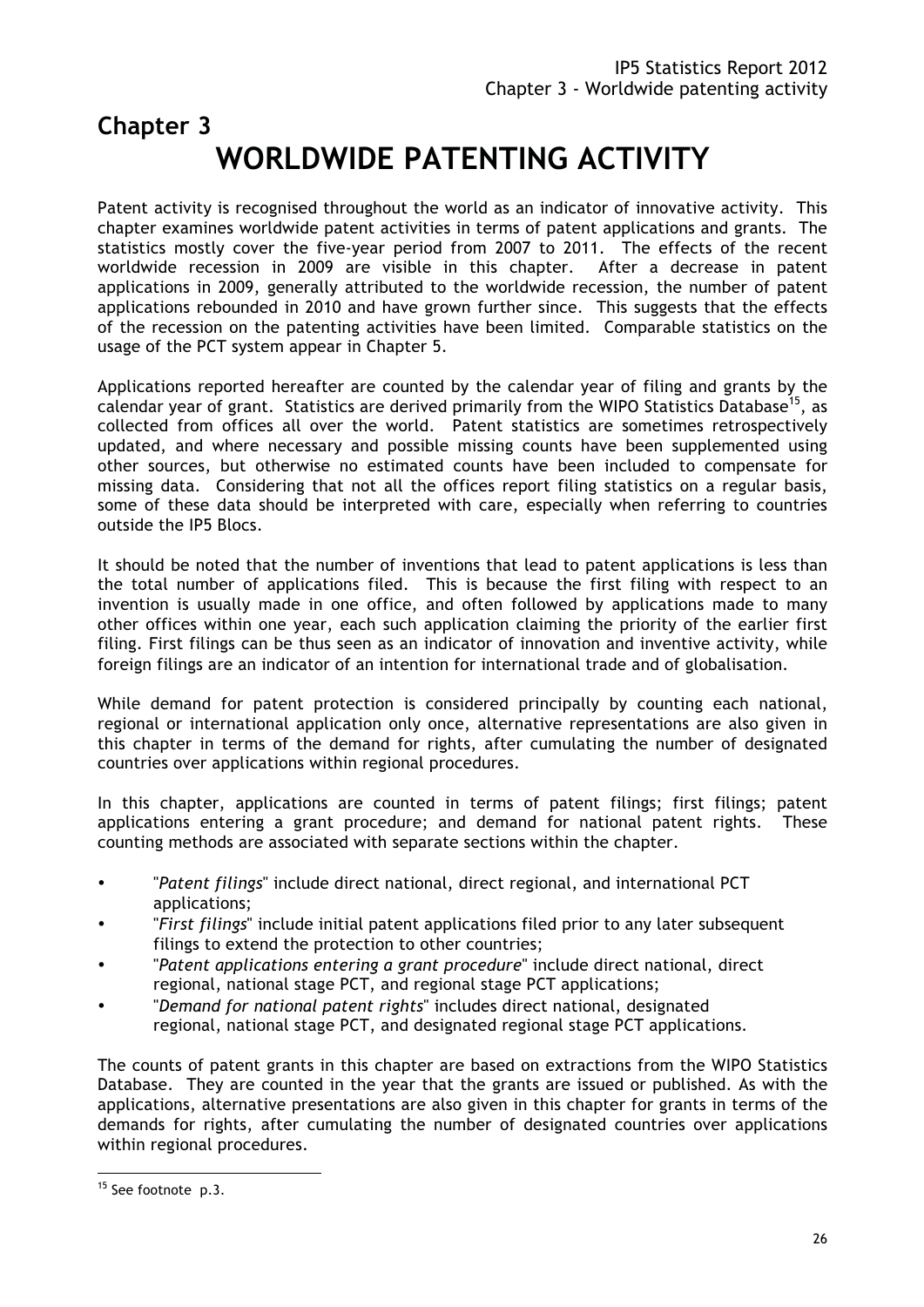The last part of this chapter discusses inter-bloc patent activity in terms of application flows between blocs and in terms of patent families. A patent family is a group of patent filings that claim the priority of a single filing, including the original priority forming filing itself and any subsequent filings made throughout the world. The set of distinct priority forming filings (that indexes the set of patent families) in principle constitutes a better measure for first filings than aggregated domestic national filings. IP5 Patent families are a filtered subset of patent families for which there is evidence of patenting activity in all IP5 Blocs.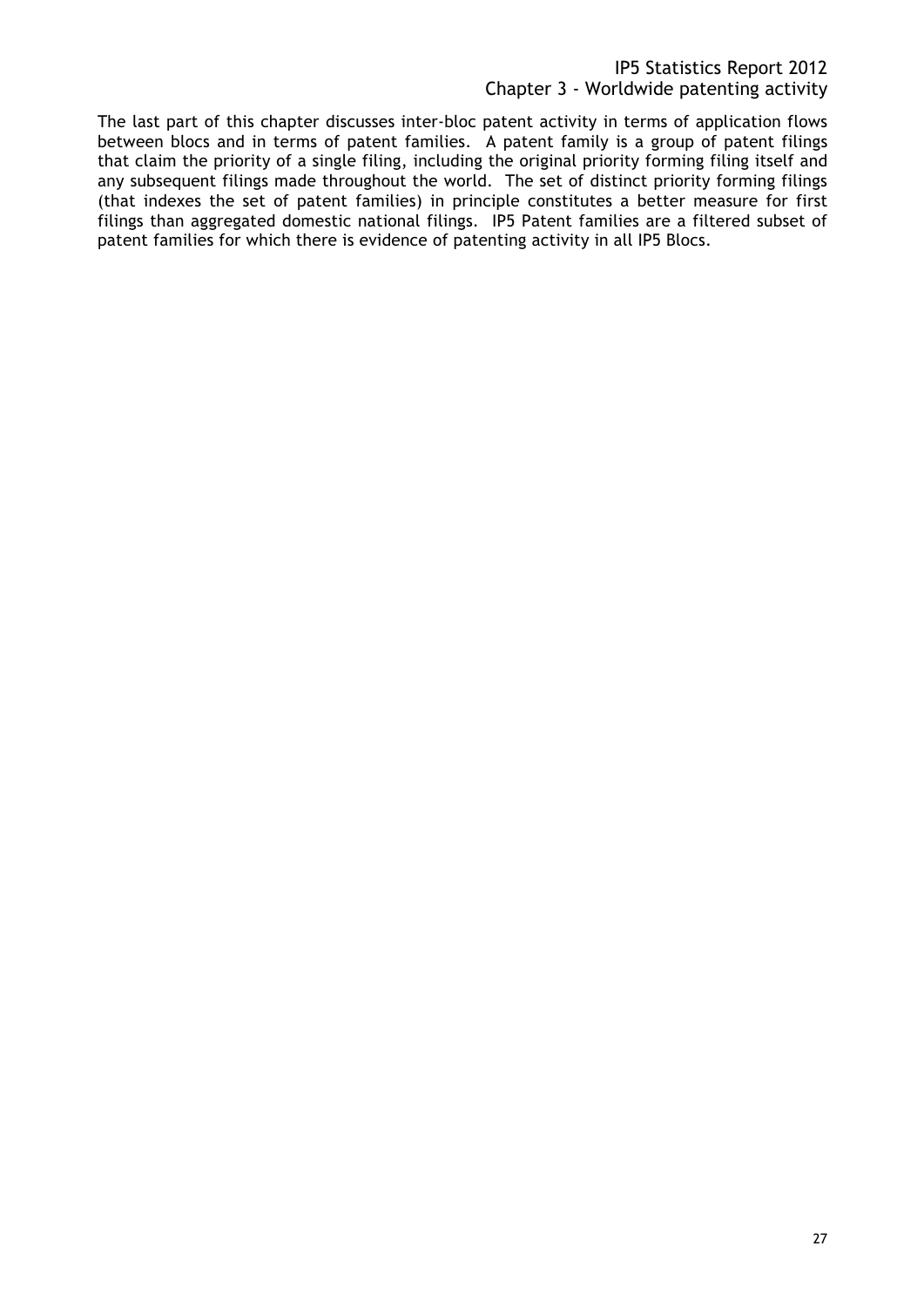# **GUIDE TO FIGURES IN CHAPTER 3**

Due to the complexity of the patent system, different representations of the patent filing process are made to illustrate complementary parts of the process. The following scheme can guide the reader to graphs that correspond to the different representations. This aims also at describing the terminology used throughout the Chapter 3.

- **Figs. 3.1, 3.2, 3.3 and 3.4** show the numbers of *patent filings* in terms of application forms filled out. All of the following are counted once only: Direct national, direct regional filings (filed with the EPO, EAPO, ARIPO<sup>16</sup>), and PCT international filings.

- **Figs. 3.5, 3.6 and 3.12** show the numbers of requests for patents as *patent applications* that entered a grant procedure. Direct applications to the offices are counted at the date of filing. PCT applications are counted at the moment they enter the national or regional phase. Direct national and direct regional filings are counted once only. PCT filings are replicated over the numbers of national/regional procedures that are started.

- **Figs. 3.7, 3.8 and 3.9** show the equivalent numbers of *demands for national patent rights*. Direct national filings are counted once only. The counts for PCT applications entering national procedures are replicated over the number of countries where they enter this phase. The counts for direct regional filings and PCT regional phase filings are replicated over the number of countries designated in the applications at the time that they enter the regional procedure. This gives a representation in terms of national patenting.

- **Figs. 3.13, 3.14, 3.15** and **Table 3** show the numbers of *patent families* that are generated as the set of first filings, counted once each only, and also show the flows between blocs in terms of the first filings for which claims to priority rights were made with subsequent filings in other countries.

- Regarding grants, **Fig. 3.10** shows the numbers of *granted patents*. All grants are counted once only (in an analogous way to Figs. 3.5, 3.6 and 3.12 for applications).

- **Fig. 3.11** shows the numbers of *validated national patent grant registrations*. Direct national grants are counted once only, but counts for regional office grants are replicated over the numbers of countries for which the grant provides valid registrations. This gives a representation in terms of national patent rights (analogous to Figs. 3.7, 3.8 and 3.9 for applications).

<sup>&</sup>lt;sup>16</sup> The EAPO is the Eurasian Patent Office. The ARIPO is the African Regional Intellectual Property Office.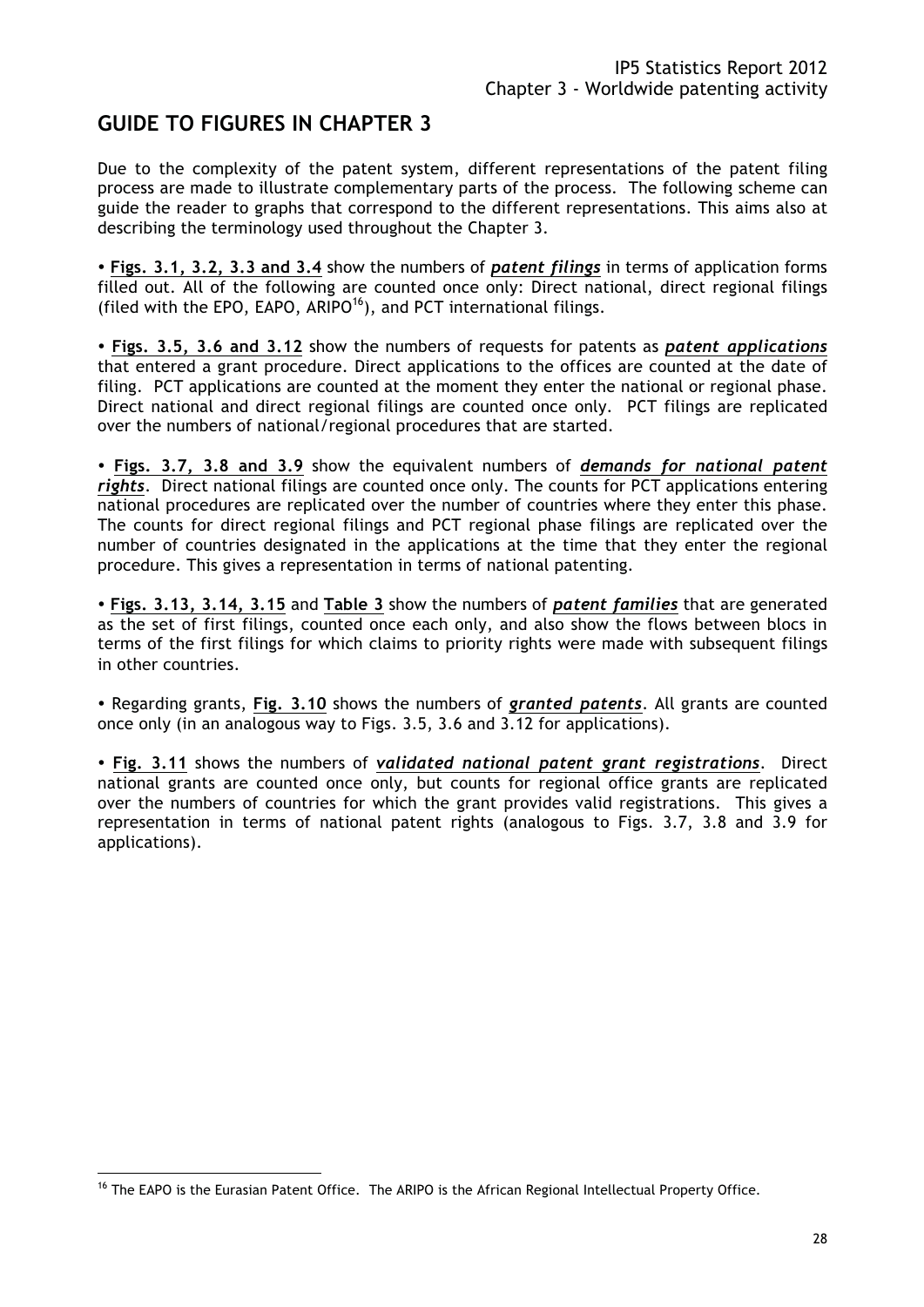# **PATENT FILINGS**

Patent filings counted in this section include direct national, direct regional, and initial PCT applications.

This section (with Figs. 3.1, 3.2, and 3.3) shows the numbers of patent applications that were filed throughout the world. These can be filed according to the direct national, direct regional, or PCT international procedures. These applications are counted once only. The number of countries designated by regional filings and the number of countries associated with the PCT filings are not used in determining these counts. The number of applications filed represents a measure of the overall numbers of actions taken to assert IP rights around the world, although some inventions lead to filings in more than one office.

Fig. 3.1 shows the breakdown of applications filed by the three types of filing procedures.



The number of patent filings in 2011 increased by 11 percent to 1.8 million.

In 2011, the number of PCT international, and direct national applications increased by 12 percent and 11 percent respectively. The decline in the number of direct regional applications by 12 percent is a consequence of an earlier temporary surge in regional direct applications in 2010 in response to a rule adjustment on filing divisional applications at the EPO. In 2011, 86 percent of the applications were filed according to direct national procedures.

Relatively speaking, the PCT system continues to make an important contribution that will be discussed later.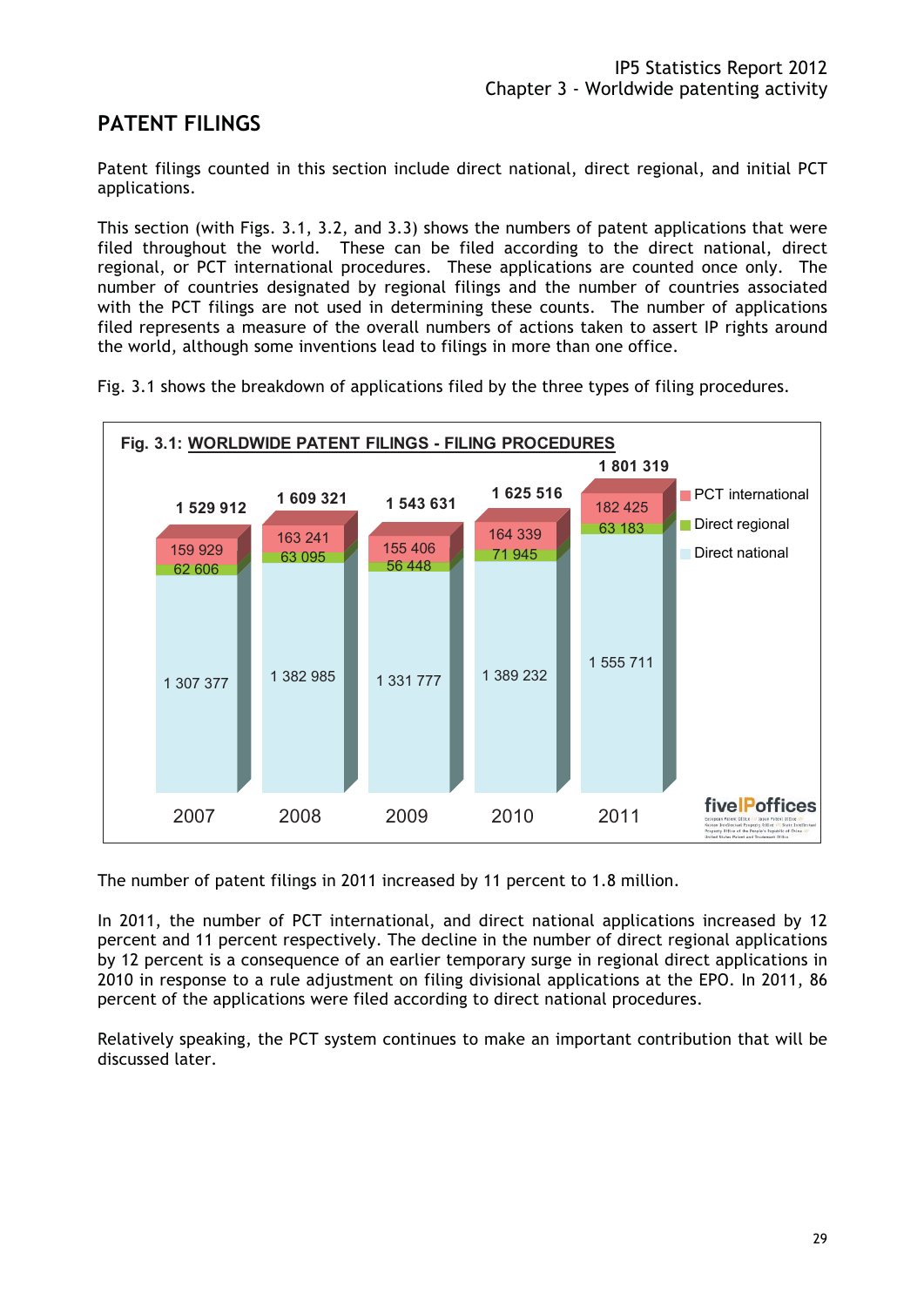Fig.3.2 shows the breakdown of the worldwide patent filings of Fig. 3.1 by bloc of origin (residence of first-named applicants or inventors).



The IP5 Blocs were the origin of 91 percent of the patent filings overall from 2007 to 2011. The annual share grew from 89 percent in 2008 to 92 percent in 2011. The number of patent filings originating from each IP5 region increased in 2012.

Most national applications are made by residents of the countries concerned. To a large extent, applications abroad are made using regional or international procedures.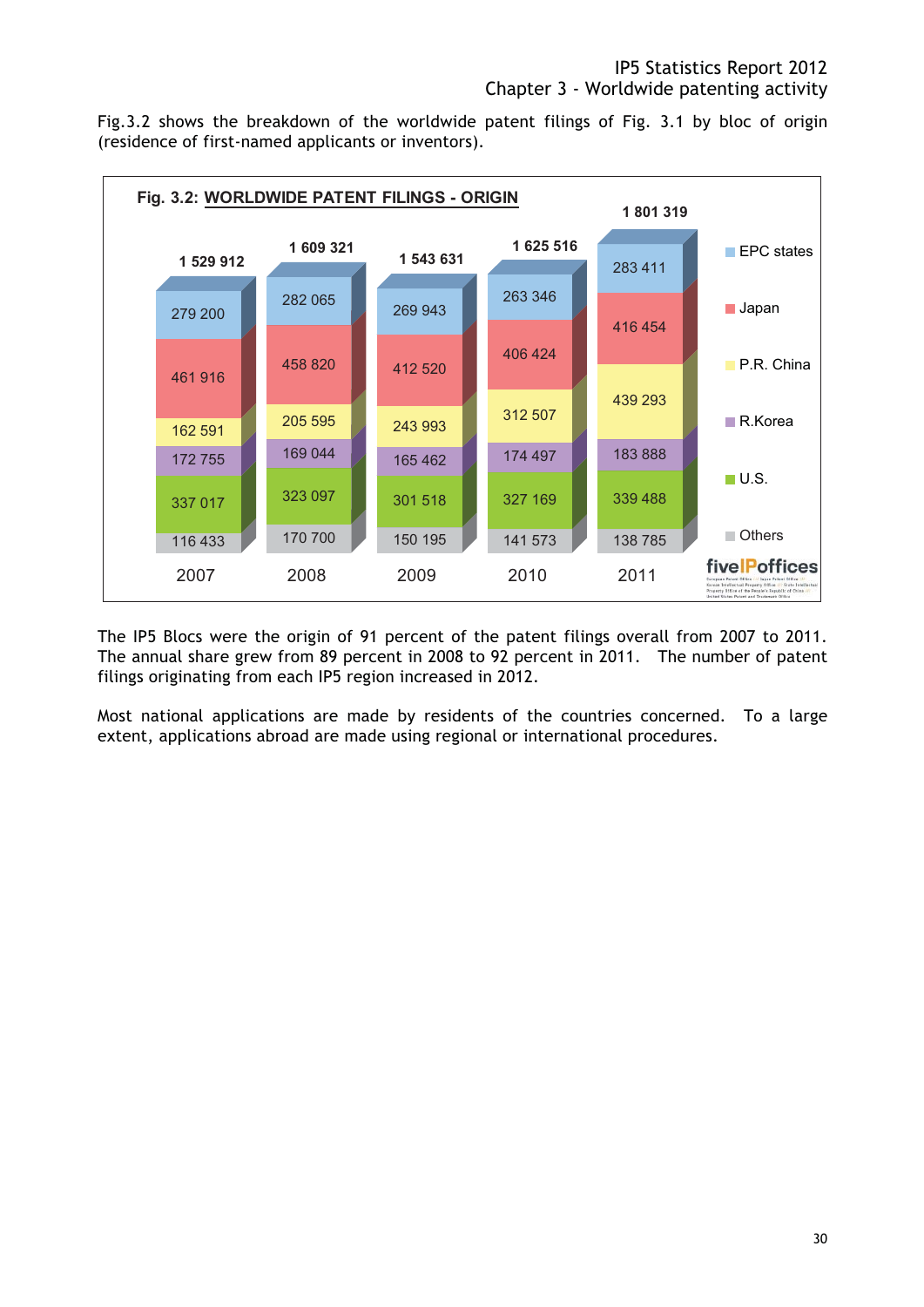Fig. 3.3 shows the proportion of patent filings throughout the world that are filed within the home bloc of origin (residence of first-named applicants or inventors).



The proportion of patent filings made at home remains stable, except for Japan and the U.S. where it declined somewhat in 2011 compared to 2010. For the IP5 Blocs, P.R. China had the largest proportion of filings made at home in 2011 with 94 percent. The EPC states<sup>17</sup> had the lowest proportion with 56 percent in 2011.

 $17$  For the purpose of reporting statistics for the EPC states considered as a bloc, an application by a resident in an EPC state to another EPC state or to the EPO is considered to be filed within the bloc of origin. See the EPO section of Chapter 2 for a listing of EPC states.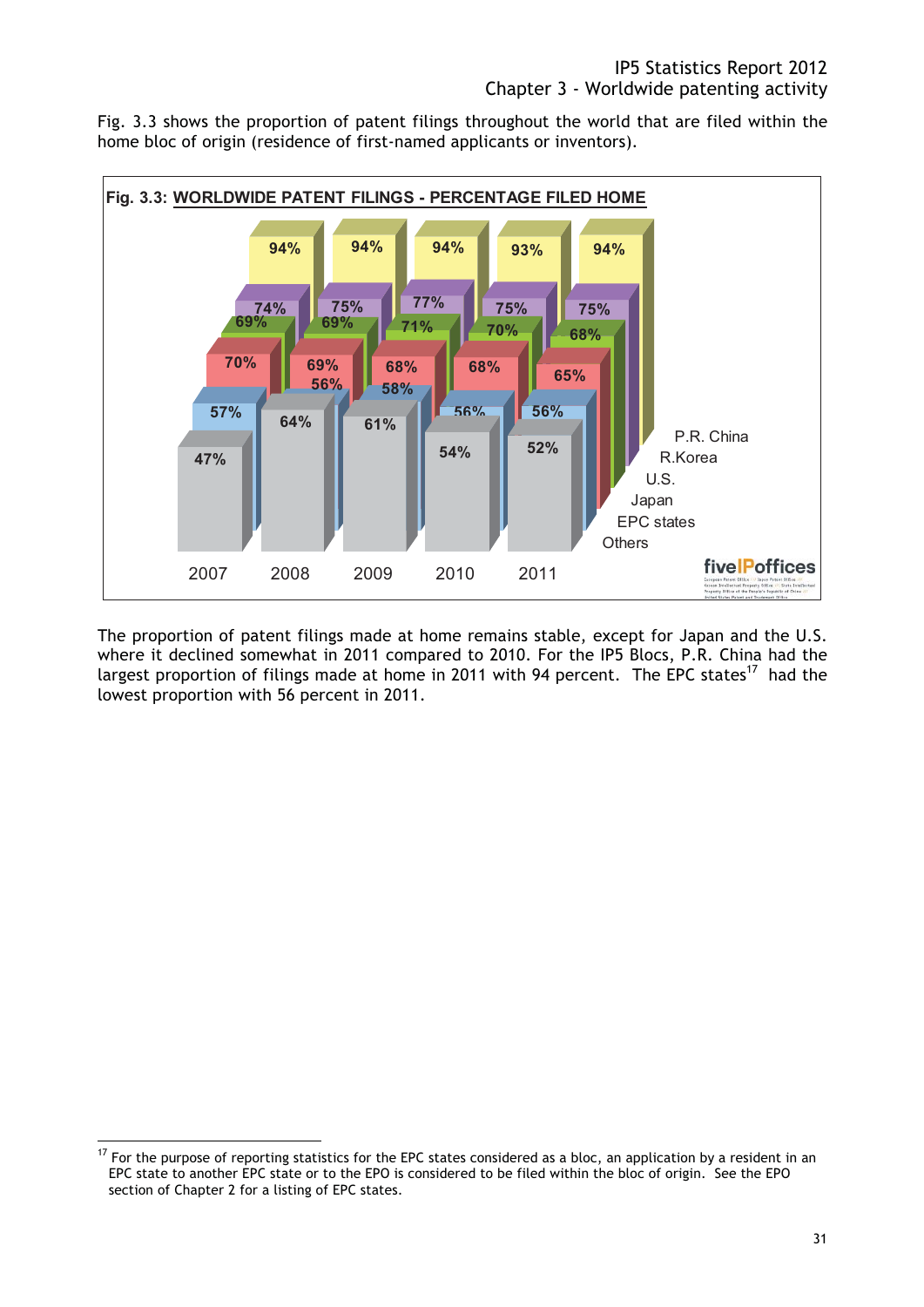# **FIRST FILINGS**

Patent filings counted in this section (with Fig. 3.4) consist of initial applications. All of the following are counted once only: Direct national, direct regional filings, and PCT international filings.

The process of obtaining patent protection starts with the first filing, an initial patent application made to protect an invention or an innovation prior to any later subsequent filings to extend the protection to other countries.

Fig. 3.4 shows the development of first filings in the major filing blocs of origin (residence of first-named applicants or inventors).



P.R. China recorded 413 540 first filings in 2011, the highest number of first filings by any bloc within the IP5 area. This was an increase of 42 percent compared to 2010 number. There were also increases in first filings from the EPC states, the U.S. and R. Korea of 6 percent, 2 percent and 5 percent respectively in 2011, while Japan had a decrease of 2 percent. Overall, first filings increased by 12 percent between 2010 and 2011.

Comparison of Figs. 3.2 and 3.4 demonstrates that there are considerable numbers of subsequent filings, where the first filing for an invention at one office leads on to further filings.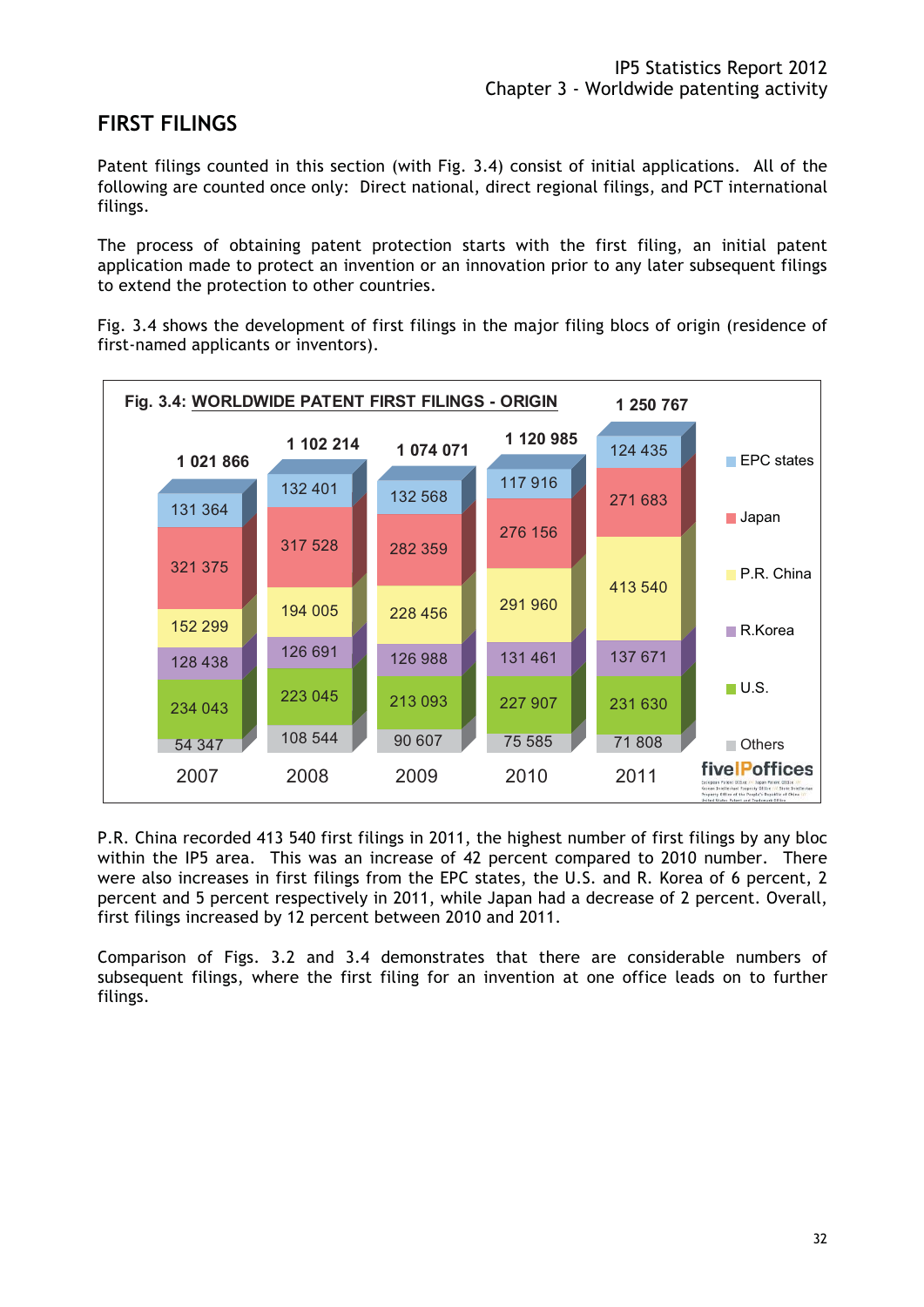# **PATENT APPLICATIONS ENTERING GRANT PROCEDURES**

Patent applications counted in this section include direct national, direct regional, national stage PCT, and regional stage PCT applications.

This section (with Figs. 3.5 and 3.6) describes the development of the number of requests for patents that entered a grant procedure. Note that direct national and direct regional applications enter a grant procedure when filed, while in the case of PCT applications, the grant procedure is delayed to the end of the international phase. In the following figures, the PCT application numbers count the applications that entered a national/regional stage in the corresponding year. This leads to higher numbers than in the previous section, because one PCT international filing usually enters into several national or regional procedures. For example, one PCT application (as reported in Fig. 3.1) may result in an EPO PCT regional phase entry, a U.S. PCT national phase entry, and an Australian PCT national phase entry, thus producing three PCT national/regional entry phase applications.



Fig. 3.5 shows the development of worldwide patent applications by filing procedure.

In 2011, more than 2.1 million patent applications were filed worldwide. This represented an 11 percent increase compared to 2010.

While the number of direct regional applications decreased in 2011 as a consequence of a change in regulations at the  $EPO^{18}$ , both the numbers of direct national and of PCT national/regional applications increased further by 12 percent.

<sup>&</sup>lt;sup>18</sup> See page 29 for an explanation.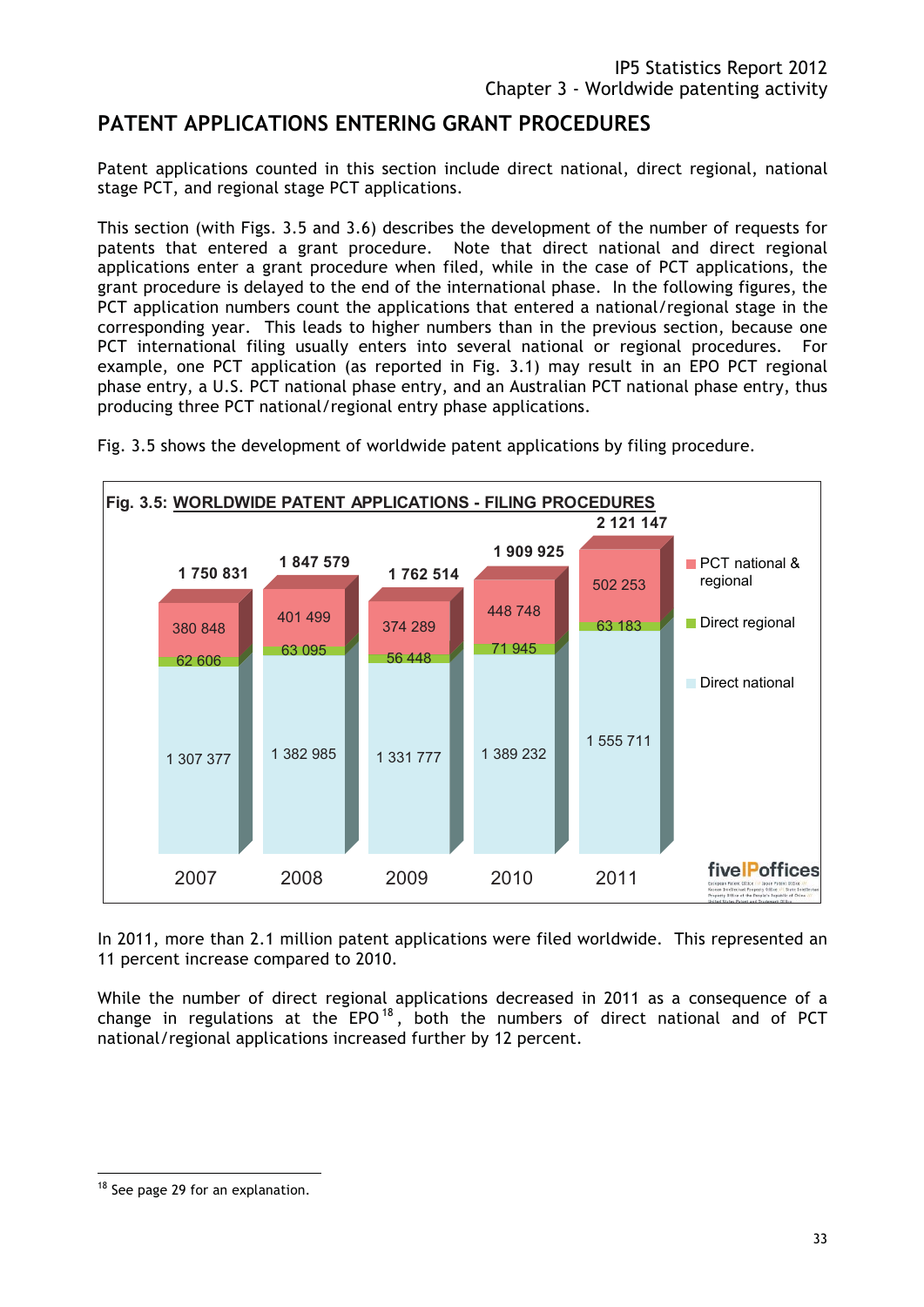Fig. 3.6 shows the origin (residence of first-named applicants or inventors) of the worldwide patent applications of Fig. 3.5 entering a national or regional granting procedure.



The number of patent applications increased for each of the IP5 Blocs in 2011, with Japan remaining the region from which the largest share of applications originate. The largest percentage increase in applications by origin in 2011 came from P.R. China (42 percent).

These data should be interpreted with caution as the origins of the PCT applications entering national procedures are not reported in detail by all offices outside the IP5.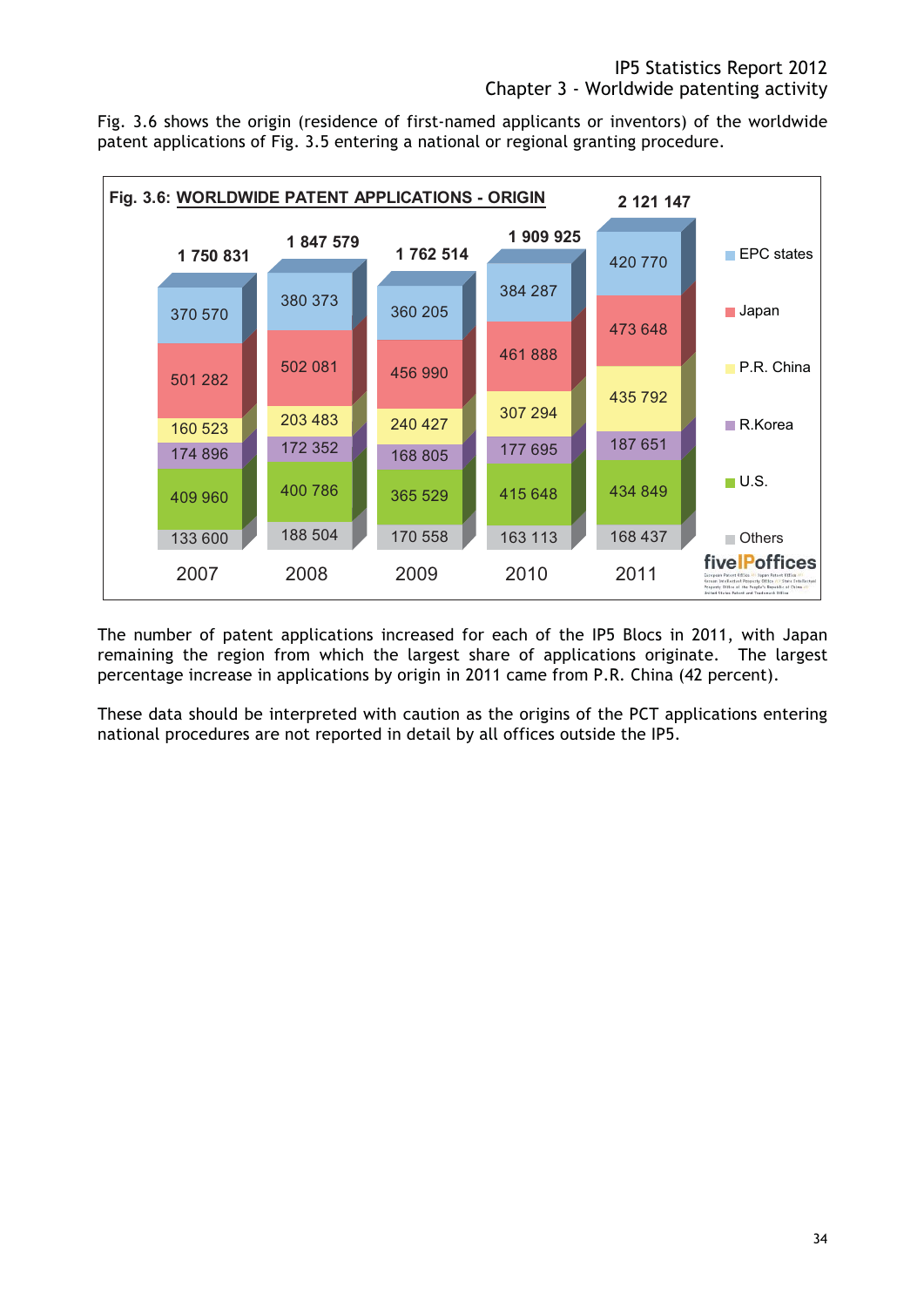## **DEMANDS FOR NATIONAL PATENT RIGHTS**

Patent applications counted in this section (with Figs. 3.7, 3.8 and 3.9) include direct national and national stage PCT applications, and designated countries in regional and in regional stage PCT applications.

With an increasing use of international and regional systems, and also the increasing number of countries joining such systems, the number of applications filed corresponds to a far larger number of demands for national patent rights. This cumulates the number of designated countries over applications. It effectively measures the number of national patent applications that would have been necessary to seek patent protection in the same number of countries if there were no international or regional systems.

The direct national applications have effect in one country only, as does any PCT application entering one national phase procedure. But direct regional applications and PCT applications entering in a regional system are demands for almost each and every individual member country. So, demand counts for regional offices are expanded to the numbers of countries covered by regional systems<sup>19</sup>.

Fig. 3.7 shows the development of demand for national patent rights broken down by filing procedures.



The demand for patent rights measured in terms of equivalent national patent rights increased by 4.6 percent from 2010 to 2011. In addition to the growing number of patent filings, the ongoing growth shown on Fig 3.7 illustrates the effect of the centralised procedures (regional and international) to help users of the system to expand their patent protection without needing to make separate applications to every country of interest.

<sup>&</sup>lt;sup>19</sup> At the end of 2011, 80 states were party to a regional patent system, EPC 38, EAPC 9, ARIPO 17, Organisation Africaine de la Propriété Intellectuelle (OAPI) 16. This compares to 71 states at the beginning of 2007. Also at the end of 2011, 144 states were party to the PCT, compared to 136 states at the beginning of 2007.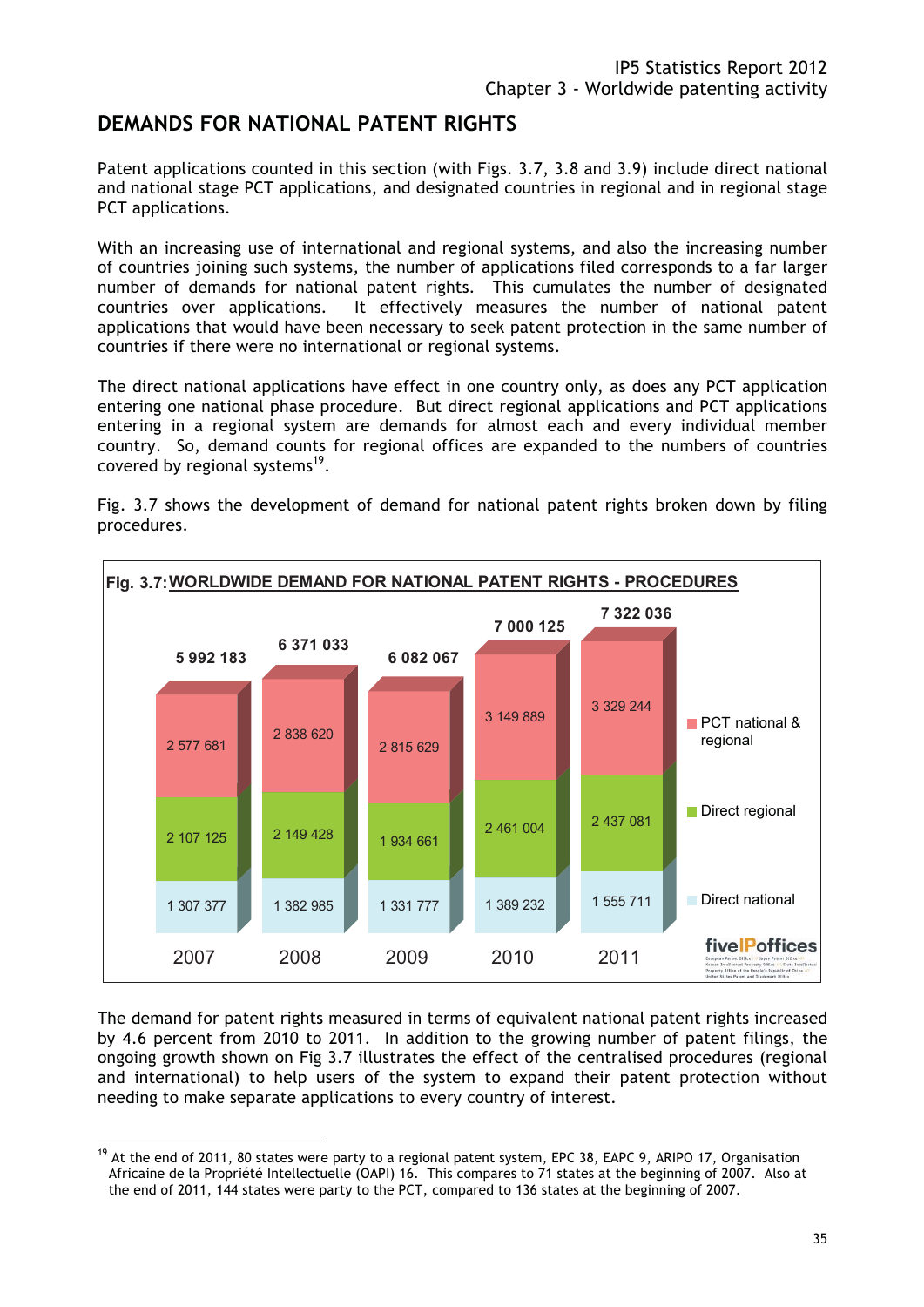Fig. 3.8 shows the trend for the demand of national patent rights by blocs of origin (residence of first-named applicants or inventors) and is based on the same data as Fig. 3.7.



From 2010 to 2011, the demand for patent rights increased from all blocs except from the U.S.

The large share of the EPC states reflects, among other factors, the intensive use of the international and regional systems there.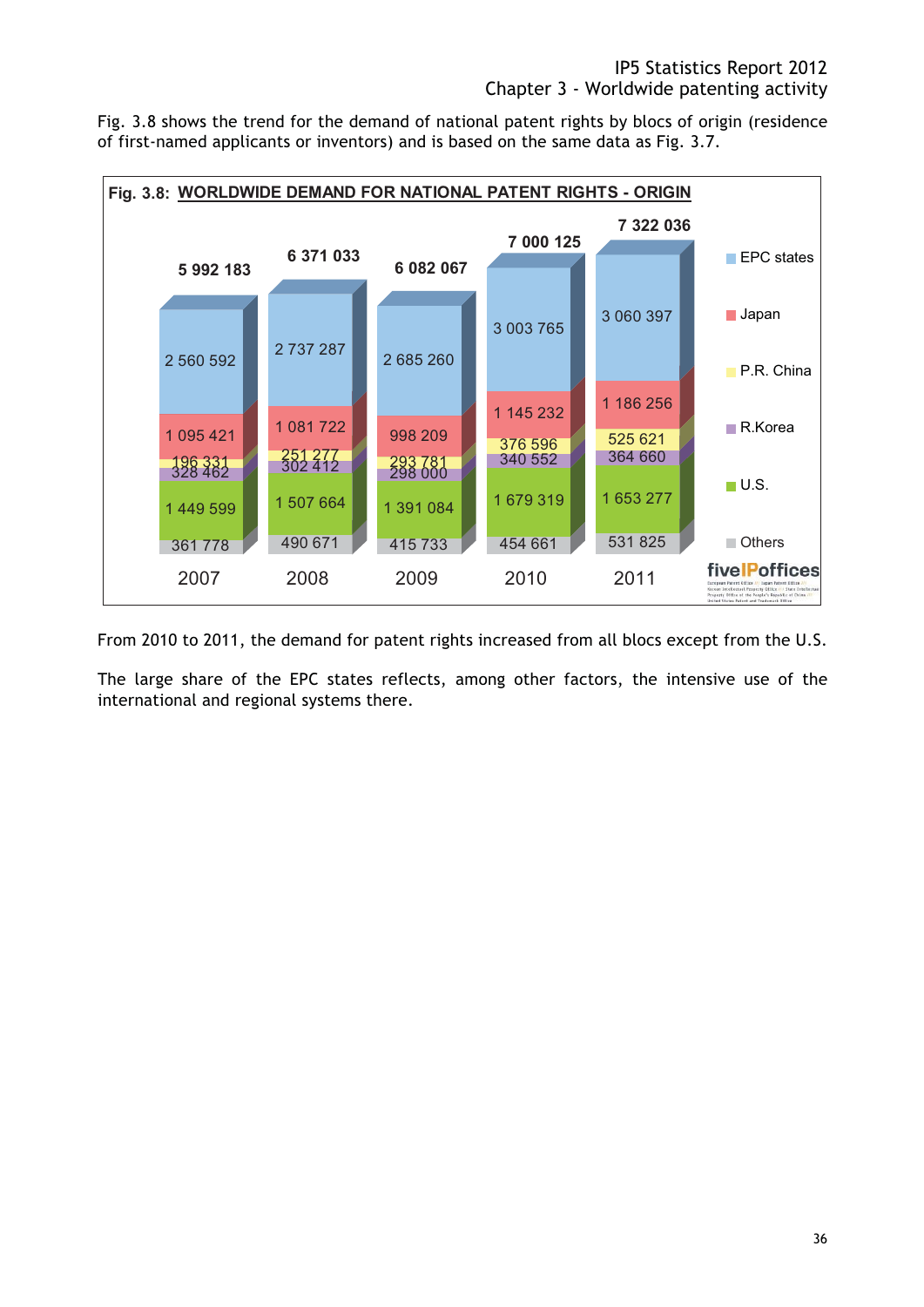Fig. 3.9 shows the distribution of the demand for national patent rights according to the filing or targeted blocs and is related to the data in Fig. 3.7 and Fig. 3.8.



This chart demonstrates the influence of regional patent systems on global demand for patents. In 2011, the demand for national patent rights increased in the EPC states, P.R. China, R. Korea, and the U.S., while decreasing marginally in Japan. Demand in P.R. China and Others had the largest increases at 35 percent and 38 percent respectively.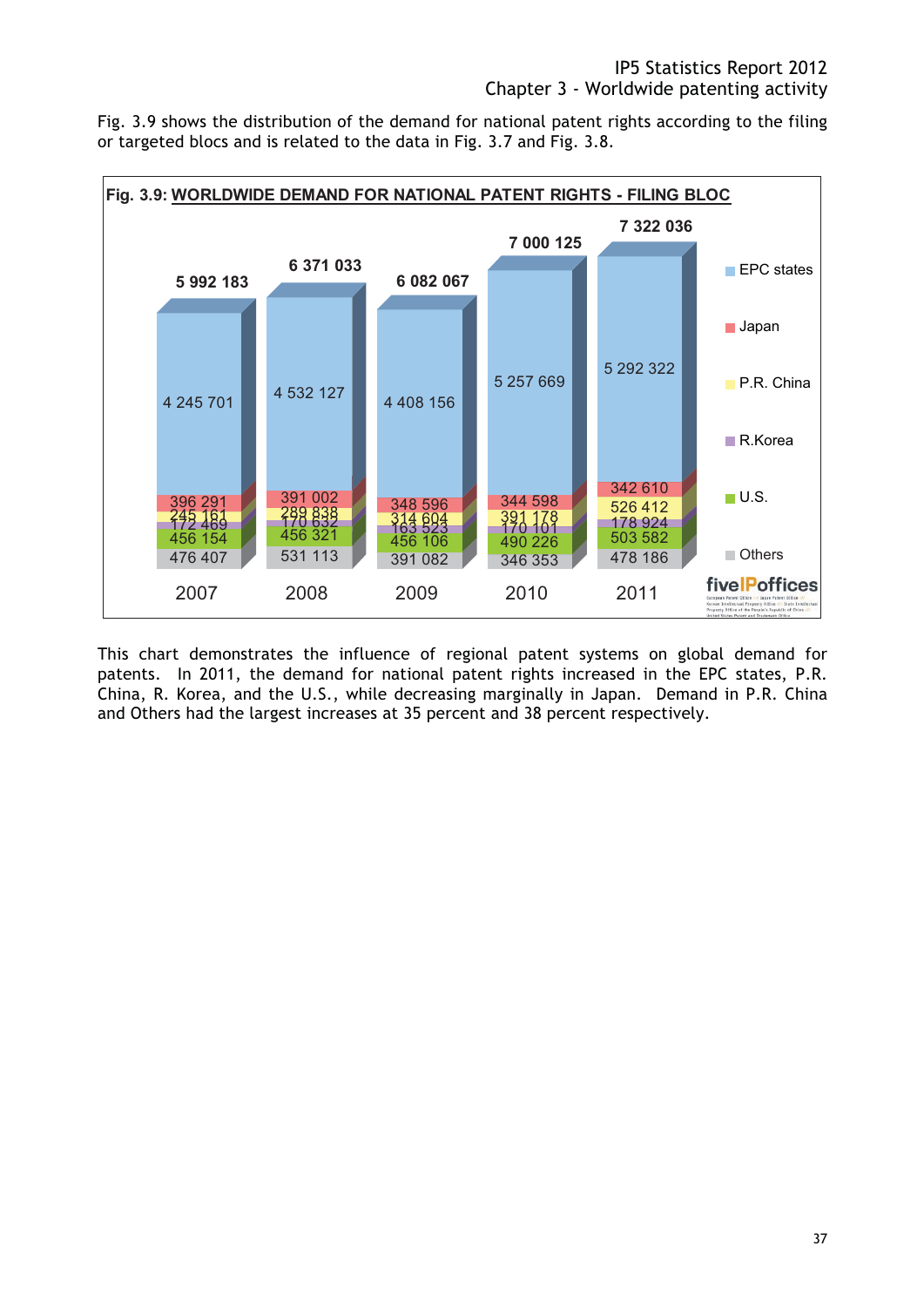# **PATENT GRANTS**

The development of the use of patent systems is shown in this section in terms of grants.



Fig. 3.10 displays the cumulative numbers of patents granted in each of the blocs.

The total number of patents granted in the world increased by 13 percent in 2011. The number of grants increased in each bloc, although with different rates of growth.

The data for Others should only be compared between years with caution. The changes from year to year may reflect changes in the number of grants as well as different numbers of countries reporting their count of grants.

Patent grants are counted once only per office, although the same invention may lead to grants at several offices. However, each grant action by a regional office (e.g. the EPO) can lead to as many national patents as the number of member states that have been designated<sup>20</sup>. This has an effect only in EPC states and Others, as shown in the following Fig. 3.11.

 $^{20}$  National patents can also be created in other states that have extension agreements with the EPC.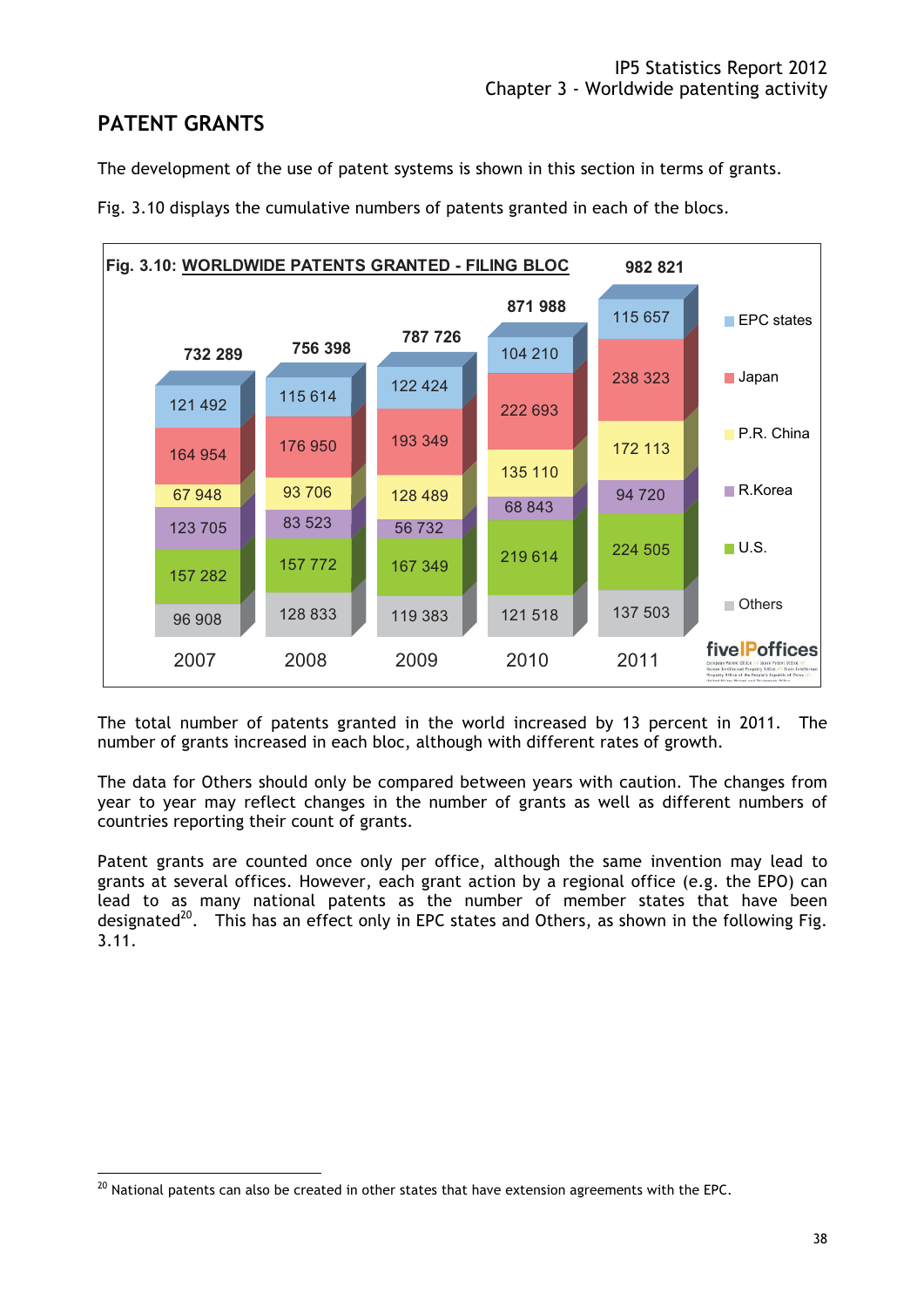Fig. 3.11 illustrates the development of the validated national grants resulting from the decisions reported in Fig. 3.10. Direct national grants are counted once only, but counts for regional office grants are replicated over the numbers of countries for which the grant provides valid registrations. This gives a representation in terms of national patent rights obtained in each bloc.



Almost 1.8 million patent rights were granted in 2011, which represents a 10 percent increase compared to 2010.

The fact that the EPC states bloc is made up of many countries, with an option for a centralised grant procedure at the EPO, explains why the number of patent rights granted there in Fig. 3.11 is much larger than the number of grant actions shown in Fig. 3.10.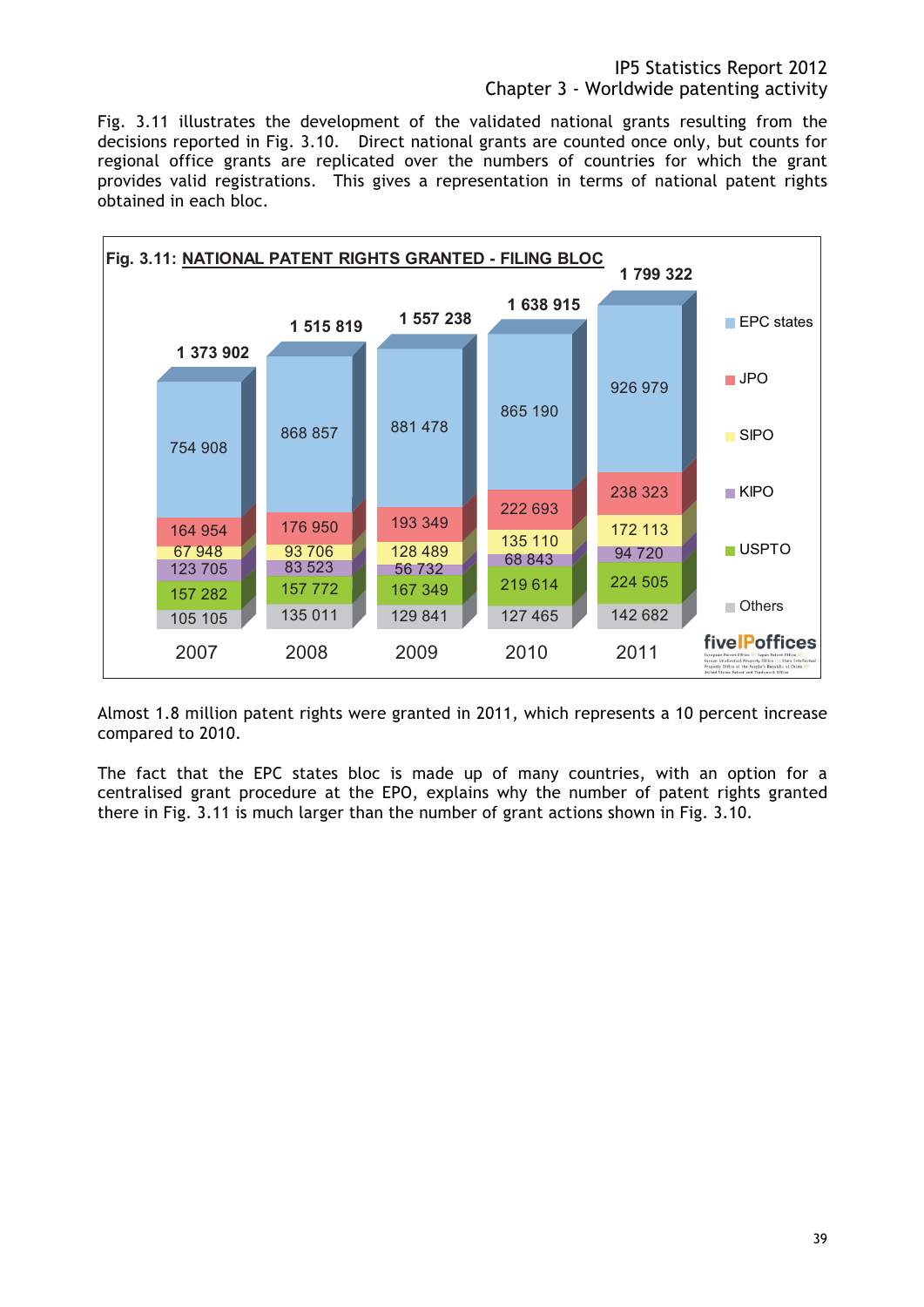# **INTER-BLOC ACTIVITY**

In this section, the flows between the different blocs and especially the IP5 Blocs are analysed first in terms of applications and then in terms of patent families.

#### **FLOWS OF APPLICATIONS**

Fig. 3.12 shows the flows, between IP5 Blocs by origin (residence of first-named applicant or inventor), of distinct patent applications entering a grant procedure (as in Fig. 3.5) in 2011, with 2010 figures given in parentheses.

Direct applications to the offices are counted at the date of filing. PCT applications are counted at the moment they enter the national or regional phase. Direct national and direct regional filings are counted once only. PCT filings are replicated over the numbers of national/regional procedures that are started.



As a general pattern, applicants worldwide filed many more applications in the U.S. than in any of the other IP5 Blocs. U.S. applicants applied more in the EPC states than in any of the other regions. In 2011, flows from Japan and the U.S. to the EPC states declined as well as the flow from the EPC states to Japan. All other flows between blocs increased compared to 2010.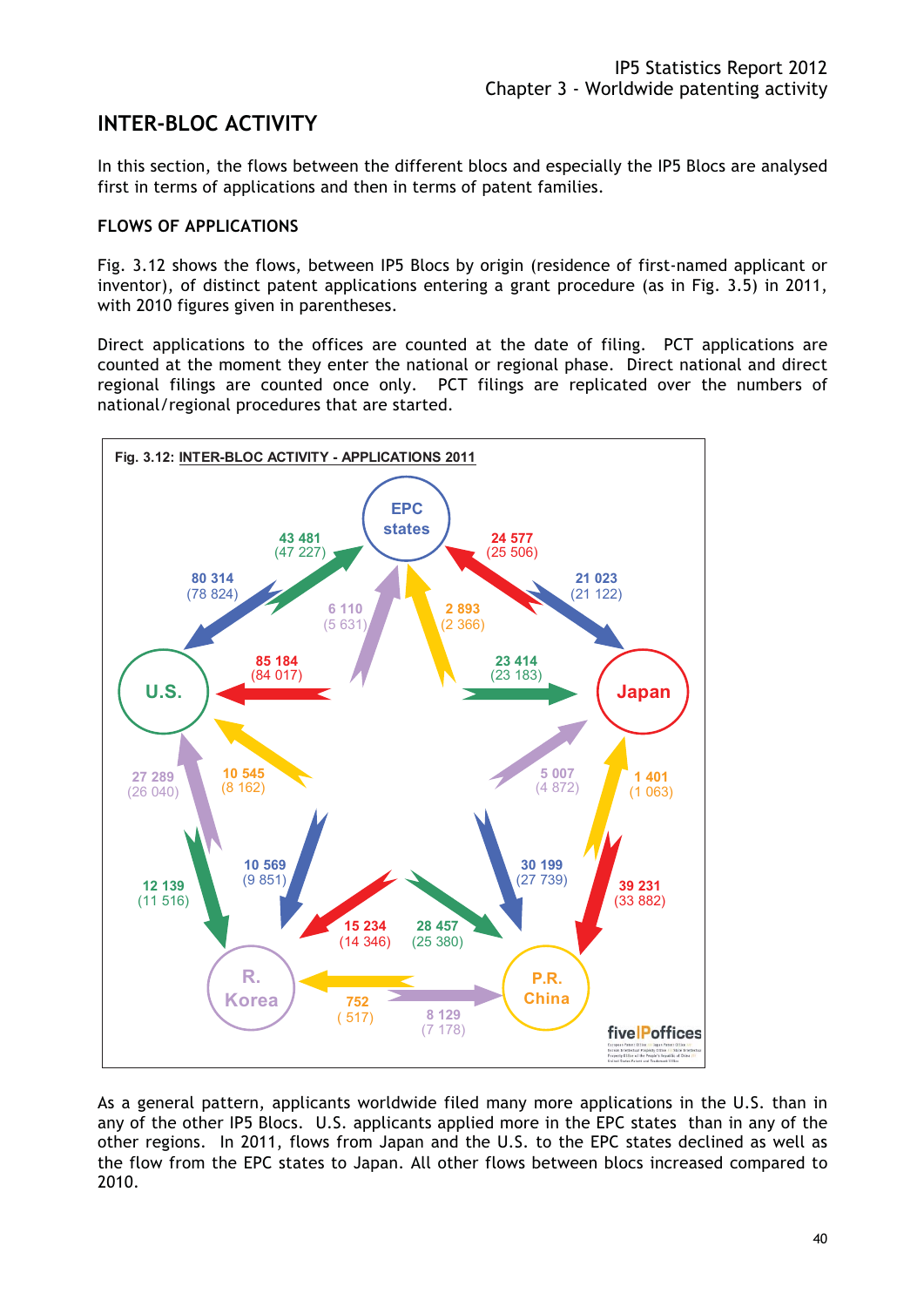### **PATENT FAMILIES**

A patent family is a group of patent filings that claim the priority of a single first filing.

The information in this section on flows between blocs of patent families was obtained from the DOCument DataBase (DOCDB)<sup>21</sup> of worldwide patent publications. The statistics are based on the references to priorities that were given in published applications and grants. Where no reference to a priority appears in an application, it is considered to be a first filing. Otherwise it is a subsequent filing. This differs to some extent from other statistics in this chapter that are based on counts of filed patent applications provided by individual patent offices, where domestic applications are used as a proxy for first filings. Here, the number of applications is counted based on the bloc of origin for which priority was claimed. Due to the delay in publication (relative to the time of filing), patent families counts can only be reported with any degree of accuracy after several years have passed. It should be noted that the definition of a patent family has changed slightly from previous reports, in that groups that consist entirely of utility model filings only are now excluded<sup>22</sup>.

 $^{21}$  DOCDB is the EPO master documentation database with worldwide coverage containing bibliographic data, abstracts and citations (but no full text).<br><sup>22</sup> See Chapter 6 for a description and statistics on utility models.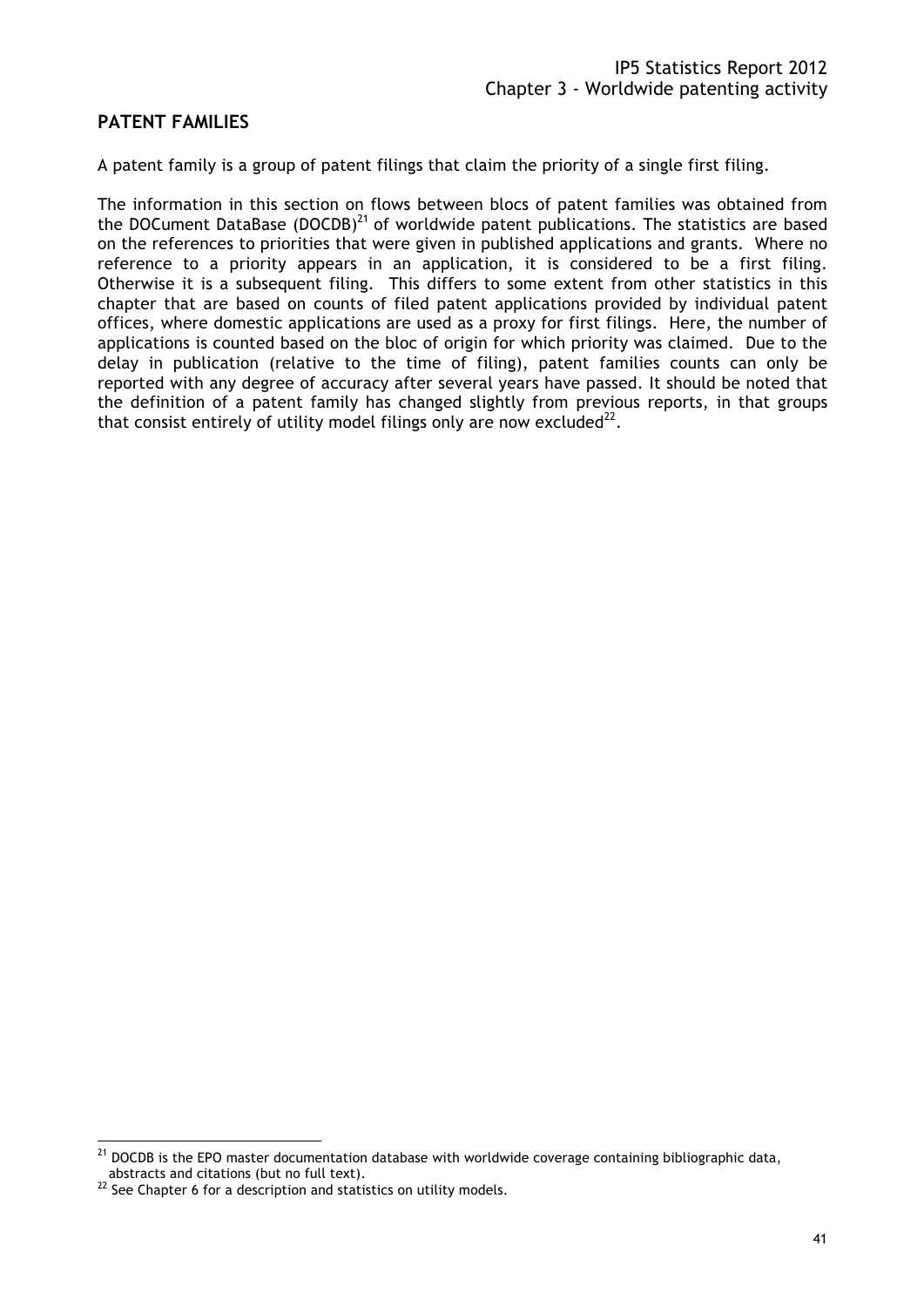Fig. 3.13 shows the flows of patent families from first filings (at the patent offices of the specified IP5 Bloc) to subsequent filings among the IP5, with application counts based on the bloc of the patent office from which the claimed priority was filed. The number given for each bloc is the total number of first filings in 2008, now including utility models only where they are quoted as priorities by other filings that were for patents for invention. The flow figures between blocs of origin and target blocs indicate the numbers of 2008 first filings from the bloc of origin that led to subsequent filings in the target bloc. The comparable figures for 2007 are given in parentheses.



The following Table 3 shows details of flows of patent families between blocs for the priority years 2007 and 2008. Each percentage under a number translates this number into a proportion of the number of first filings made in the initial filing bloc where the priority filings were made.

Even though the numbers for IP5 patent families after 2007 may not yet be complete, because more time is needed to gather all evidence of subsequent filing activity from first filings in later years, the numbers for 2008 in Fig. 3.13 and the corresponding numbers in the lower part of Table 3 are nevertheless fairly complete.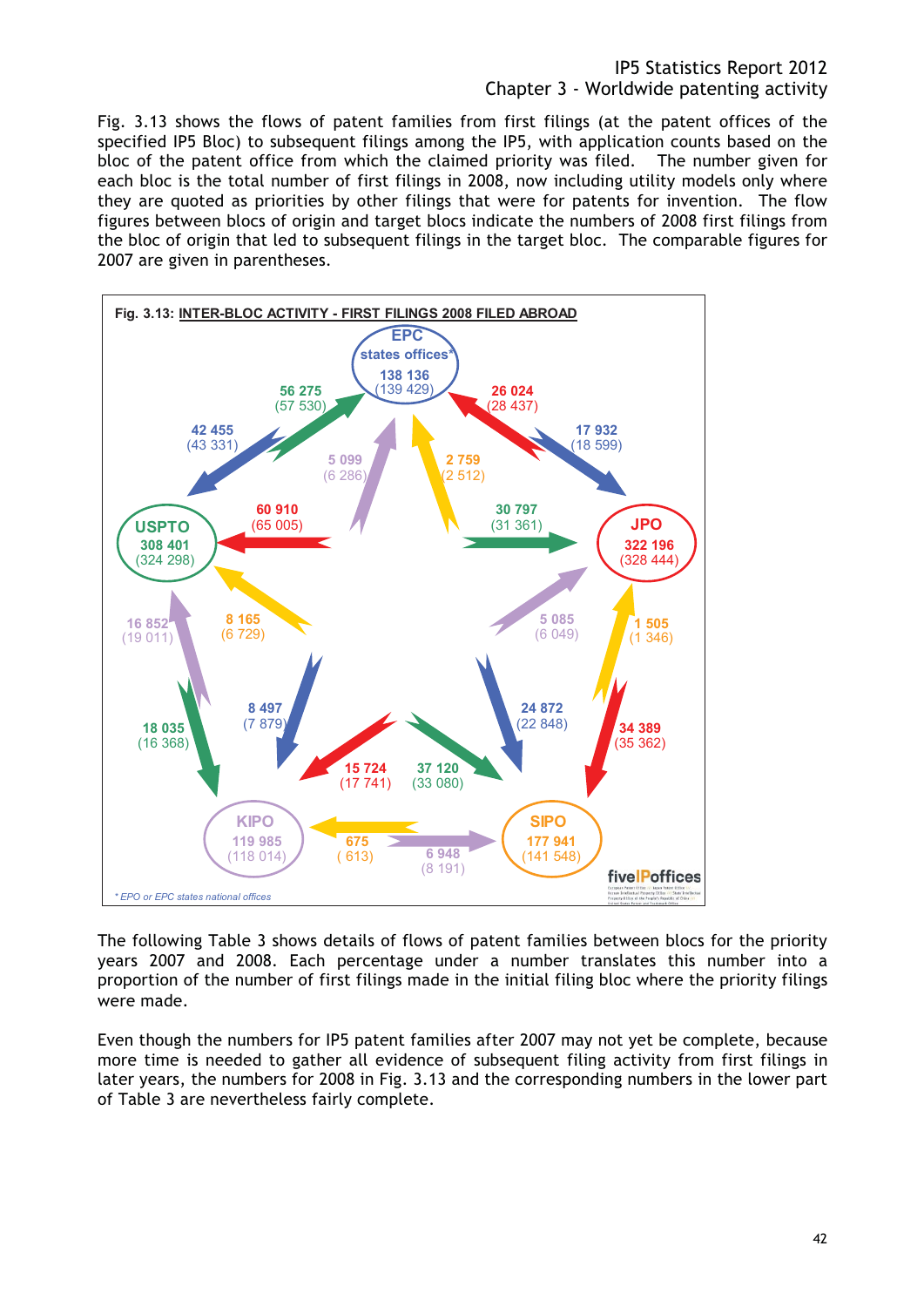#### **Table 3: NUMBERS OF PATENT FAMILIES<sup>23</sup>**

| Origin of                        | <b>First filings</b> |                      |                          |                             |                 |                 | Number of priority claims in subsequent filings in |                  |                 | IP <sub>5</sub>           |
|----------------------------------|----------------------|----------------------|--------------------------|-----------------------------|-----------------|-----------------|----------------------------------------------------|------------------|-----------------|---------------------------|
| the<br>priority                  | in bloc of<br>origin | Any<br>other<br>bloc | Any<br>other IP5<br>bloc | <b>EPC</b><br><b>States</b> | Japan           | P.R.<br>China   | R. Korea                                           | U.S.             | <b>Others</b>   | patent<br><b>families</b> |
| <b>EPC States</b><br>(N.0., EPO) | 139 429              | 49 275<br>35.3%      | 47 271<br>33.9%          |                             | 18 599<br>13.3% | 22 848<br>16.4% | 7879<br>5.7%                                       | 43 331<br>31.1%  | 18 865<br>13.5% | 5 5 1 6<br>4.0%           |
| Japan (JPO)                      | 328 444              | 74 348<br>22.6%      | 72 790<br>22.2%          | 28 437<br>8.7%              |                 | 35 362<br>10.8% | 17 741<br>5.4%                                     | 65 005<br>19.8%  | 16 396<br>5.0%  | 7765<br>2.4%              |
| P.R. China<br>(SIPO)             | 141 548              | 7691<br>5.4%         | 7 5 42<br>5.3%           | 2 5 1 2<br>1.8%             | 1 3 4 6<br>1.0% |                 | 613<br>0.4%                                        | 6729<br>4.8%     | 803<br>0.6%     | 337<br>0.2%               |
| R. Korea<br>(KIPO)               | 118 014              | 21 082<br>17.9%      | 20 897<br>17.7%          | 6 2 8 6<br>5.3%             | 6 0 4 9<br>5.1% | 8 1 9 1<br>6.9% |                                                    | 19 011<br>16.1%  | 2 9 8 6<br>2.5% | 2 2 8 2<br>1.9%           |
| U.S.<br>(USPTO)                  | 324 298              | 77 326<br>23.8%      | 67 154<br>20.7%          | 57 530<br>17.7%             | 31 361<br>9.7%  | 33 080<br>10.2% | 16 368<br>5.0%                                     | 0.0%             | 45 525<br>14.0% | 9820<br>3.0%              |
| <b>IP5</b> blocs                 | 1 051 733            | 229 722<br>21.8%     | 215 654<br>20.5%         | 94 765<br>9.0%              | 57 355<br>5.5%  | 99 481<br>9.5%  | 42 601<br>4.1%                                     | 134 076<br>12.7% | 84 575<br>8.0%  | 25 720<br>2.4%            |
| Others                           | 79 261               | 14 943<br>18.9%      | 15 144<br>19.1%          | 3 9 4 7<br>5.0%             | 2 2 6 9<br>2.9% | 1658<br>2.1%    | 893<br>1.1%                                        | 13 919<br>17.6%  |                 | 324<br>0.4%               |
| <b>Total</b>                     | 1 130 994            | 244 665<br>21.6%     | 230 798<br>20.4%         | 98 712<br>8.7%              | 59 624<br>5.3%  | 101 139<br>8.9% | 43 494<br>3.8%                                     | 147 995<br>13.1% | 84 575<br>7.5%  | 26 044<br>2.3%            |

#### Year of priority: 2007

| Origin of                        | <b>First filings</b> |                      |                          |                             |                 | Number of priority claims in subsequent filings in |                 |                  |                 | IP <sub>5</sub>    |
|----------------------------------|----------------------|----------------------|--------------------------|-----------------------------|-----------------|----------------------------------------------------|-----------------|------------------|-----------------|--------------------|
| the<br>priority                  | in bloc of<br>origin | Any<br>other<br>bloc | Any<br>other IP5<br>bloc | <b>EPC</b><br><b>States</b> | Japan           | P.R.<br>China                                      | R. Korea        | U.S.             | <b>Others</b>   | patent<br>families |
| <b>EPC States</b><br>(N.0., EPO) | 138 136              | 48 211<br>34,9%      | 46 639<br>33,8%          |                             | 17 932<br>13,0% | 24 872<br>18,0%                                    | 8 4 9 7<br>6,2% | 42 455<br>30,7%  | 18 180<br>13,2% | 6 277<br>4,5%      |
| Japan (JPO)                      | 322 196              | 70 317<br>21,8%      | 69 066<br>21,4%          | 26 024<br>8,1%              |                 | 34 389<br>10,7%                                    | 15 724<br>4,9%  | 60 910<br>18,9%  | 14 527<br>4,5%  | 7453<br>2,3%       |
| P.R. China<br>(SIPO)             | 177 941              | 9 0 3 6<br>5,1%      | 8 9 2 7<br>5,0%          | 2 7 5 9<br>1,6%             | 1 505<br>0,8%   |                                                    | 675<br>0,4%     | 8 1 6 5<br>4,6%  | 821<br>0,5%     | 361<br>0,20%       |
| R. Korea<br>(KIPO)               | 119 985              | 18790<br>15,7%       | 18 635<br>15,5%          | 5 0 9 9<br>4,2%             | 5 0 8 5<br>4,2% | 6 9 4 8<br>5,8%                                    |                 | 16 852<br>14,0%  | 2 4 1 2<br>2,0% | 2 0 1 4<br>1,7%    |
| U.S.<br>(USPTO)                  | 308 401              | 74 771<br>24,2%      | 66 118<br>21,4%          | 56 275<br>18,2%             | 30 797<br>10,0% | 37 120<br>12,0%                                    | 18 035<br>5,8%  |                  | 43 597<br>14,1% | 12 065<br>3,9%     |
| <b>IP5</b> blocs                 | 1066659              | 221 125<br>20,7%     | 209 385<br>19,6%         | 90 157<br>8,5%              | 55 319<br>5,2%  | 103 329<br>9,7%                                    | 42 931<br>4,0%  | 128 382<br>12,0% | 79 537<br>7,5%  | 28 170<br>2,6%     |
| Others                           | 80 487               | 15 598<br>19,4%      | 15 827<br>19,7%          | 4 1 1 5<br>5,1%             | 2 0 1 0<br>2,5% | 1852<br>2,3%                                       | 880<br>1,1%     | 14 597<br>18,1%  |                 | 381<br>0,5%        |
| <b>Total</b>                     | 1 147 146            | 236 723<br>20,6%     | 225 212<br>19,6%         | 94 272<br>8,2%              | 57 329<br>5,0%  | 105 181<br>9,2%                                    | 43 811<br>3,8%  | 142 979<br>12,5% | 79 537<br>6,9%  | 28 551<br>2,5%     |
| Source:                          | FPO DOCDB Database   |                      |                          |                             |                 |                                                    |                 |                  |                 |                    |

From information in Table 3, out of all first filings in the IP5 Blocs in 2007 (1 051 733), 20.5 percent formed patent families that included at least one of the remaining IP5 Blocs (215 654). Proceeding to a higher degree of selectivity, only 2.4 percent of all first filings in the IP5 Blocs in 2007 formed "IP5 patent families", where activities of first and/or subsequent filings were made in all the IP5 Blocs.

 $^{23}$  For the U.S. (USPTO), the numbers of first filings here includes U.S. provisional applications, while they are excluded in Fig. 3.4.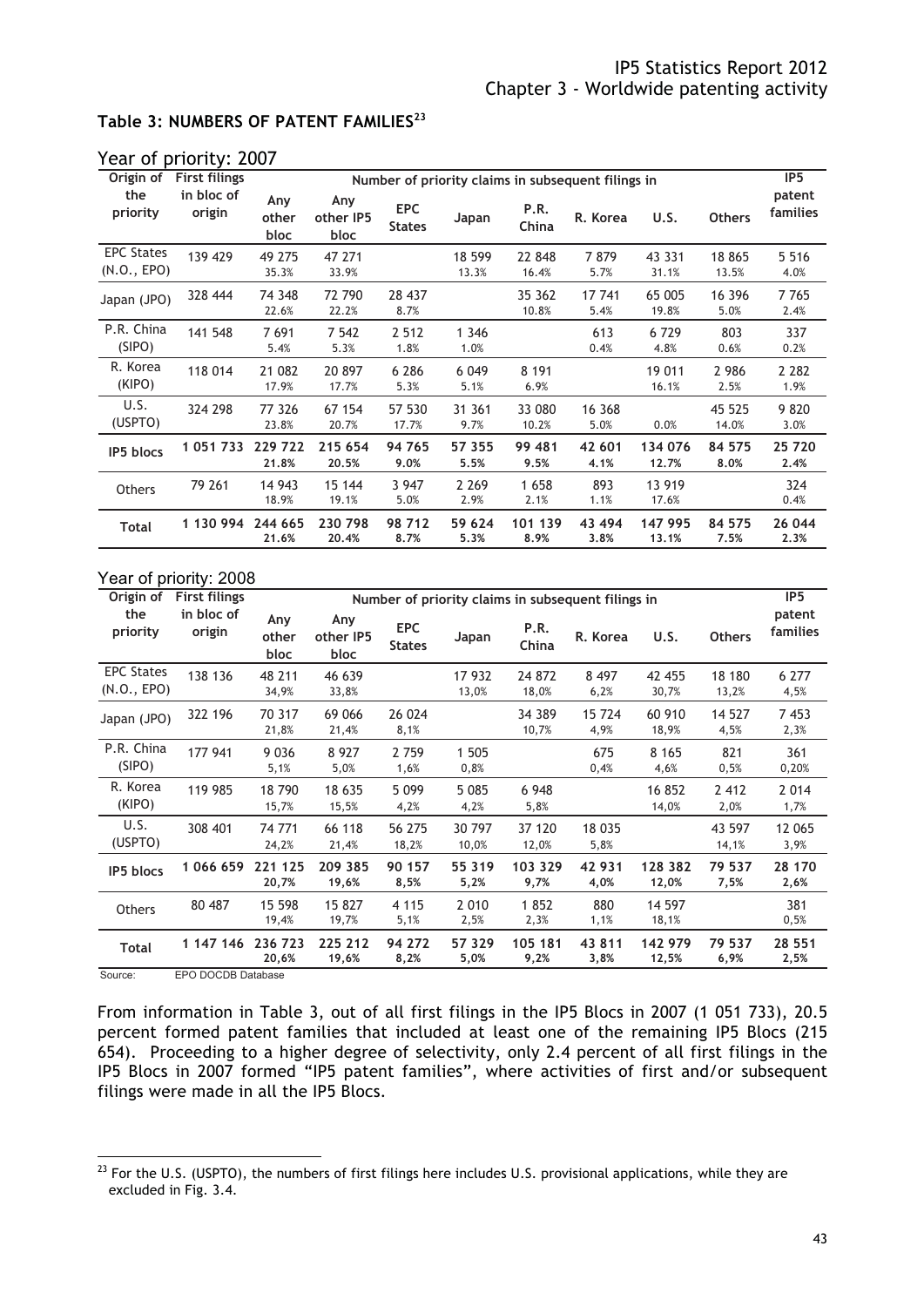The proportions of IP5 patent families differed considerably according to the bloc of origin of the priority filings (EPC states 4.0 percent, U.S. 3.0 percent, Japan 2.4 percent, R. Korea 1.9 percent, P.R. China 0.2 percent and for Others 0.4 percent).

Fig. 3.14 presents a separate diagram for each IP5 Bloc to display the percentages of first filings in that Bloc that led to subsequent filings in each of the other IP5 Blocs. The diagrams show graphical displays of 2007 patent family data that are also presented in Table 3. Four coloured circles appear in each diagram with each circle representing the percentage of subsequent filings in an IP5 Bloc resulting from the number of first filings in the bloc of origin. Areas where the circles overlap correspond to subsequent filings in more than one other IP5 Bloc. Recall that, in the case of the EPC states the activities at national offices are included as well as the EPO.

Above each diagram appears first the total number of first filings that were received in each of the IP5 Blocs in 2007. Then the proportions of those first filings that led on to subsequent filings in each other bloc are shown.

Underneath the coloured diagrams, the percentages next to the bloc combinations show subsidiary percentages of subsequent filings that flowed to more than one other IP5 Bloc. These proportions also appear in the upper part of Table 3.

For instance, patent families from first filings in EPC member states that were subsequently filed in the P.R. China and the U.S. blocs are indicated in the graphical display by the area where the green and yellow circles overlap in the first diagram. The corresponding percentage is 14.1 percent, as shown next to the pair of yellow and green dots that appear lower down in the figure. The non-overlapping areas of the graphical displays are representative of the percentage or number of patent families that were not subsequently filed in any of the other IP5 Blocs. For instance, for first filings in EPC states, the small nonoverlapping area of the P.R. China circle indicates that only a small percentage and number of the patent families from EPC states were filed in P.R. China without also being filed in at least one of the other IP5 Blocs, as well.

The very last combinations down the table correspond to the proportion of IP5 Patent families.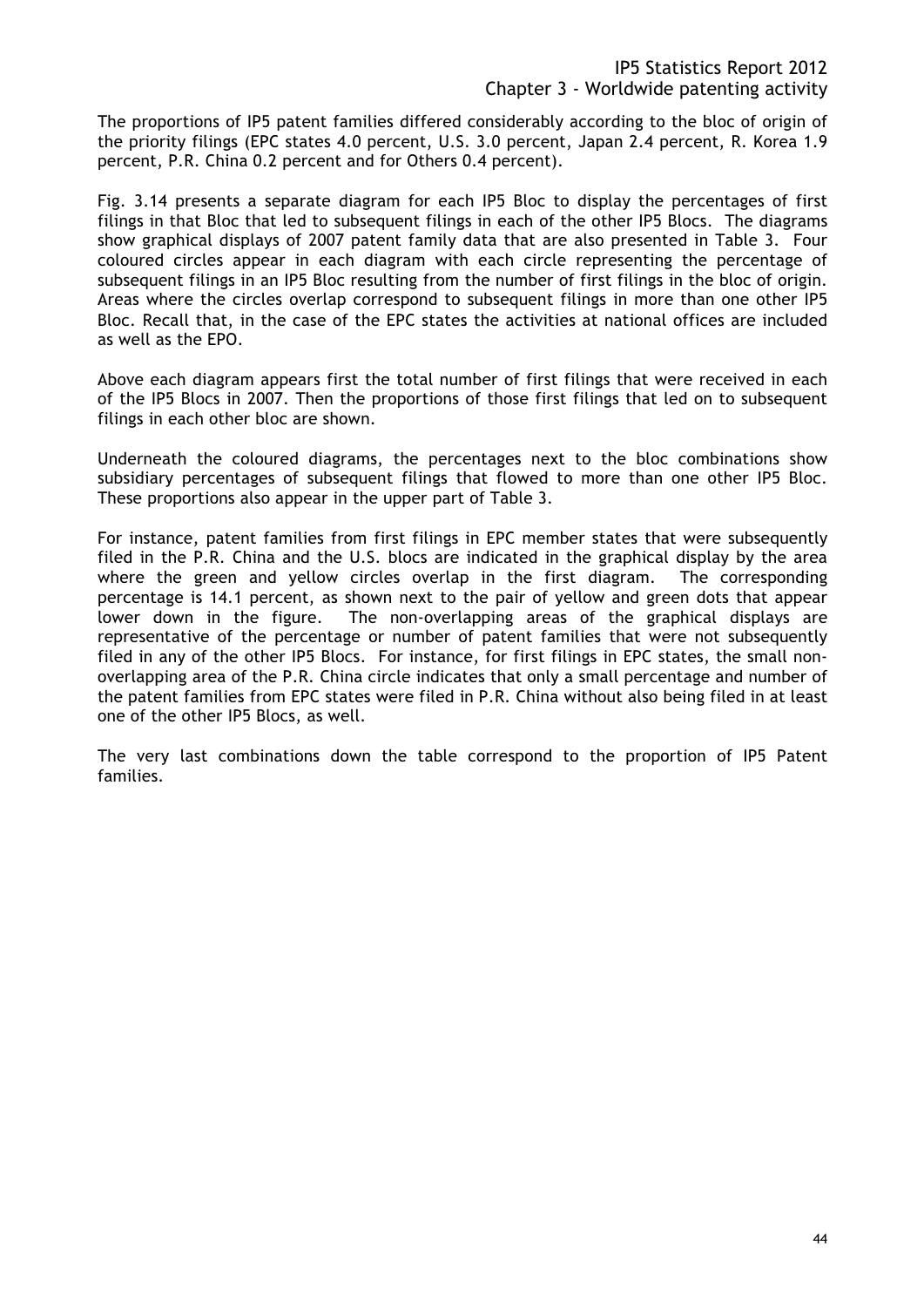| Fig. 3.14: 2007 PATENT FAMILIES - PERCENTAGES OF FIRST FILINGS WITH SUBSEQUENT FILINGS IN OTHER IP5 BLOCS |                                      |                                |                        |                              |                           | five Poffices          |
|-----------------------------------------------------------------------------------------------------------|--------------------------------------|--------------------------------|------------------------|------------------------------|---------------------------|------------------------|
|                                                                                                           | First filings in                     | EPC states offices*<br>139 429 | Japan (JPO)<br>328 444 | P.R. China (SIPO)<br>141 548 | R. Korea (KIPO)<br>118014 | U.S. (USPTO)<br>324298 |
| <b>Bilateral families with</b><br>subsequent filings in                                                   |                                      |                                |                        |                              |                           |                        |
| EPC states                                                                                                | $\circ$                              |                                | 8.7%                   |                              | $5.3\%$                   | 17.7%                  |
| Japan                                                                                                     | $\bigcirc$                           | 13.3%                          |                        | $\frac{88}{1.0\%}$           | 5.1%                      | 9.7%                   |
| P.R. China                                                                                                | 0 0 0                                | 16.4%                          | 10.8%                  |                              | 6.9%                      | $\frac{36}{10.2\%}$    |
| R. Korea                                                                                                  |                                      | 5.7%                           | 5.4%                   | $\frac{8}{10}$               |                           | 5.0%                   |
| S.                                                                                                        |                                      | 31.1%                          | 19.8%                  | 4.8%                         | 16.1%                     |                        |
|                                                                                                           |                                      |                                |                        |                              |                           |                        |
|                                                                                                           |                                      |                                |                        |                              |                           |                        |
|                                                                                                           |                                      |                                |                        |                              |                           |                        |
|                                                                                                           |                                      |                                |                        |                              |                           |                        |
|                                                                                                           |                                      |                                |                        |                              |                           |                        |
| Three bloc families with<br>subsequent filings in                                                         |                                      |                                |                        |                              |                           |                        |
| EPC states & Japan                                                                                        | $\rm{O}$                             |                                |                        | 0.6%                         | 2.6%                      | 8.4%                   |
| EPC states & R. Korea                                                                                     | $\overline{\circ}$                   | $\epsilon$                     | 2.8%                   | 0.3%                         |                           | 4.4%                   |
| EPC states & P.R. China                                                                                   | $\overline{O}$                       | $\mathbf{r}$                   | 5.5%                   |                              | 3.5%                      | 8.2%                   |
| EPC states & U.S.                                                                                         | $\overline{\circ}$                   | $\bar{1}$                      | $\frac{8}{8}$          | $\sqrt{1.3\%}$               | 5.0%                      |                        |
| Japan & R. Korea                                                                                          | $\overline{\circ}$                   | 4.7%                           | $\bar{\mathrm{t}}$     | $\frac{8}{20}$               | $\epsilon$                | 4.0%                   |
| Japan & P.R. China                                                                                        | $\overline{\circ}$                   | 9.1%                           | $\bar{1}$              | í,                           | 3.2%                      | 5.8%                   |
| P.R. China & R. Korea<br>Japan & U.S.                                                                     | $\overline{O}$<br>$\overline{\circ}$ | $12.5\%$<br>4.8%               | 4.2%<br>Î,             | 0.8%<br>$\epsilon$           | 4.5%                      | 3.8%                   |
| P.R. China & U.S.                                                                                         | $\overline{\circ}$                   | 14.1%                          | 9.0%                   | $\bar{\mathbf{r}}$           | 5.8%                      | $\bar{1}$              |
| R. Korea & U.S.                                                                                           | $\overline{\circ}$                   | 5.2%                           | 4.4%                   | 0.4%                         | $\mathbf{r}$              | $\epsilon$             |
| Four bloc families with                                                                                   |                                      |                                |                        |                              |                           |                        |
| EPC states & Japan & R. Korea<br>subsequent filings in                                                    |                                      |                                |                        | $\frac{8}{2\%}$              |                           | $\frac{8}{3.7\%}$      |
| EPC states & Japan & P.R. China                                                                           | $\rm{SO}$<br>$\overline{\text{00}}$  | r.                             | r.<br>$\mathbf{r}$     |                              |                           | 5.4%                   |
| EPC states & Japan & U.S.                                                                                 | $\overline{\text{00}}$               | Ŷ.                             | Î,                     | 0.5%                         | $\frac{2.0\%}{2.5\%}$     |                        |
| EPC states & R. Korea & P.R. China                                                                        | $\overline{00}$                      | ¥,                             |                        |                              |                           | 3.5%                   |
| EPC states & R. Korea & U.S.                                                                              | $\overline{\text{00}}$               | $\bar{1}$                      | $\frac{2.4\%}{2.7\%}$  | $\frac{8}{20}$               | Î,                        | $\bar{1}$              |
| EPC states & P.R. China & U.S.                                                                            | $\overline{\text{00}}$               | $\bar{\phantom{a}}$            | $\frac{8}{5.3\%}$      | í.                           | 3.4%                      | $\bar{\phantom{a}}$    |
| Japan & R. Korea & P.R. China                                                                             | $\overline{\text{00}}$               | 4.1%                           | Ŷ,                     | í,                           | í.                        | 3.2%                   |
| Japan & R. Korea & U.S.                                                                                   | $\overline{\text{00}}$               | $\frac{4.5%}{8.6%}$            | ¥,                     | 0.3%                         | í,                        |                        |
| Japan & P.R. China & U.S.                                                                                 | $\overline{\text{00}}$               |                                | Ŷ.                     | í.                           | $\frac{3.0\%}{2.0\%}$     | Ŷ,                     |
| P.R. China & R. Korea & U.S.                                                                              | $\overline{\text{00}}$               | 4.5%                           | $\frac{3.5\%}{2.5\%}$  | $\bar{\phantom{a}}$          |                           |                        |
| IP5 families                                                                                              | 00000                                | 4.0%                           | 2.4%                   | 0.2%                         | 1.9%                      | 3.0%                   |
| * EPO or EPC states national offices                                                                      |                                      |                                |                        |                              |                           |                        |

# Chapter 3 - Worldwide patenting activity

IP5 Statistics Report 2012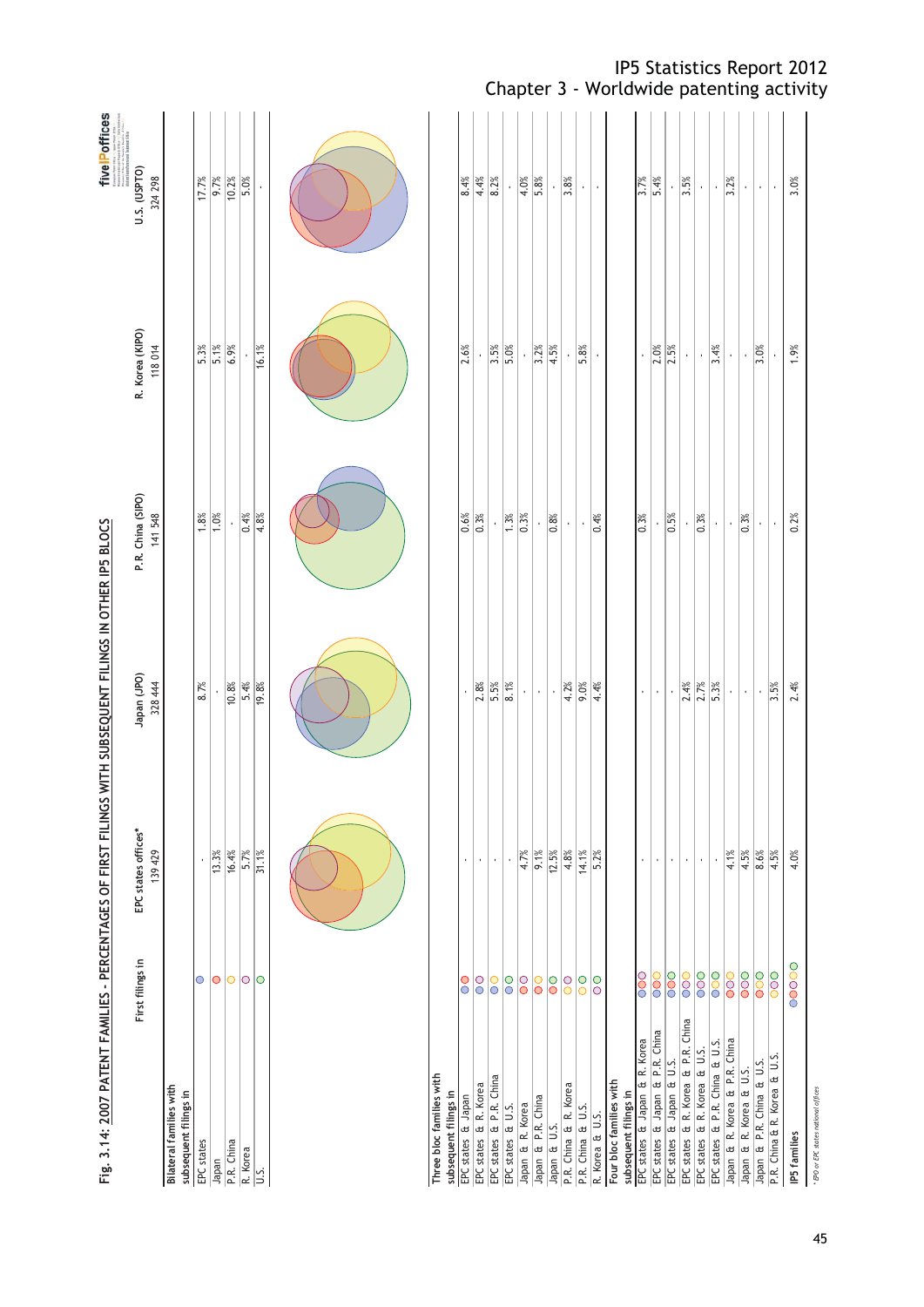From figure 3.14 and Table 3, the 2007 data indicate that the U.S. market may be considered as the most important foreign market for the other IP5 Blocs since, for each of those blocs, subsequent applications in the U.S. represent the highest percentages among target blocs. The percentages of subsequent applications filed in the U.S. following 2007 first filings in the EPC member states, Japan, P.R. China and R. Korea are 31.1 percent, 19.8 percent, 4.8 percent and 16.1 percent, respectively.

For first filings in the EPC member states, the largest percentage of subsequent filings is directed to the U.S. (31.1 percent). In general, first filings in the EPC member states tend to result in a higher percentage of subsequent filings elsewhere, as compared to the first filings in other IP5 Blocs as seen in Fig. 3.14 and the first data row of Table 3.

For the first filings in Japan, the largest percentage of subsequent applications is directed to the U.S. (19.8 percent).

For the first filings in P.R. China, the percentage of subsequent applications filed in the U.S. (4.8 percent) is the largest. The percentage that were filed in both the EPC member states and Japan is about 0.6 percent. The percentage of subsequent applications that were filed in the EPC member states, Japan, and the U.S. is about 0.5 percent, indicating that many of the subsequent applications filed in both the EPC and Japan have also been filed in the U.S. Despite the low proportions of first filings in P.R. China that led to subsequent applications anywhere else, rapidly growing numbers of first filings have resulted in continued growth of the absolute numbers of patent families flowing out to other IP5 Blocs, as can be seen by comparing the 2007 and the preliminary 2008 data displayed in Table 3 (8 927 compared to 7 542).

For the first filings in R. Korea, the percentage of subsequent applications filed in the U.S. (16.1 percent) is the largest, followed by P.R. China (6.9 percent). In addition, the percentage of subsequent applications filed in the EPC member states is 5.3 percent. This last percentage is close to the percentage of subsequent applications filed in both the EPC member states and the U.S. together (5.0 percent), indicating that most of the subsequent applications filed in the EPC member states have been also filed in the U.S.

Among the first filings in the U.S., the percentage of subsequent applications filed is highest in the EPC member states (17.7 percent). The percentage of subsequent applications filed in P.R. China (10.2 percent) is the next highest, although Japan is not far behind at 9.7 percent.

Regarding activity in an IP5 Bloc that resulted from first filings in other IP5 Blocs, the percentage of first filings leading to IP5 families is slightly growing for all IP5 Blocs in particular for the EPC States and the U.S., as is demonstrated by comparing 2007 and 2008 data in Table 3.